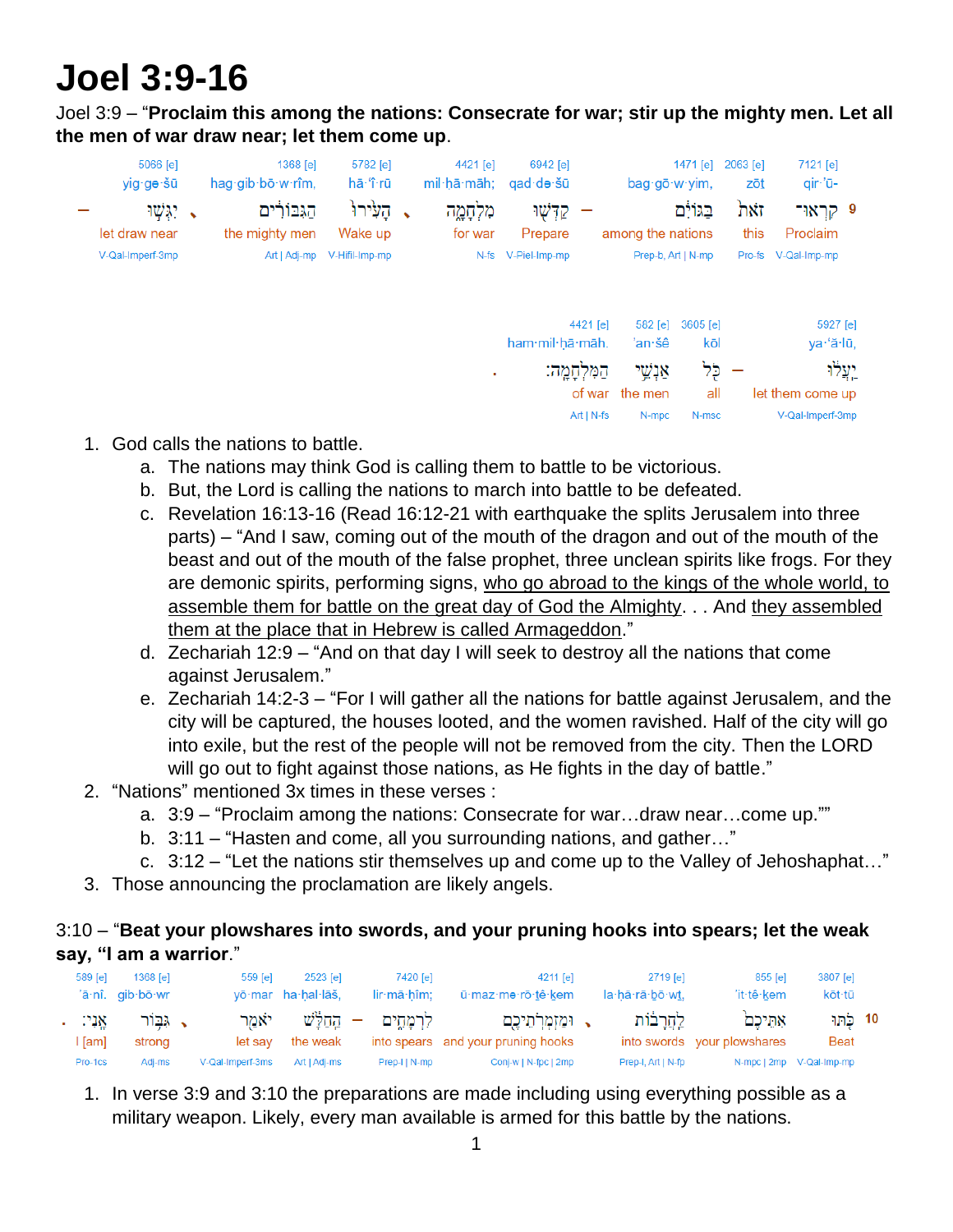2. Joel (360 BC) mimics a verse used by Micah (750-686 BC) and Isaiah (740-681 BC) 300 years earlier by reversing the order:

MICAH 4:3 - "He shall judge between many peoples, and shall decide disputes for strong nations far away; and they shall beat their swords into plowshares, and their spears into pruning hooks; nation shall not lift up sword against nation, neither shall they learn war anymore."

ISAIAH 2:4 - "He shall judge between the nations, and shall decide disputes for many peoples; and they shall beat their swords into plowshares, and their spears into pruning hooks; nation shall not lift up sword against nation, neither shall they learn war anymore."

- a. Psalm 46:9 "He makes wars to cease throughout the earth; He breaks the bow and shatters the spear; He burns the shields in the fire." (Read Psalm 46)
- b. Psalm 110:6 "He will judge the nations, heaping up the dead; He will crush the leaders far and wide." (Read Psalm 110)
- c. Isaiah 17:12-14 "Ah, the thunder of many peoples; they thunder like the thundering of the sea! Ah, the roar of nations; they roar like the roaring of mighty waters! The nations roar like the roaring of many waters, but he will rebuke them, and they will flee far away, chased like chaff on the mountains before the wind and whirling dust before the storm. At evening time, behold, terror! Before morning, they are no more! This is the portion of those who loot us, and the lot of those who plunder us." (Read Isaiah 17 "An oracle concerning Damascus"
- 3. "Weak" are converted into "warriors" just like farming equipment is converted into their "weapons".
	- a. These weak may be common, untrained men.
	- b. A sense of "haste" and unpreparedness is in these verses.
	- c. Is this the result of universal disarmament under the leadership of the anti-Christ
		- i. "Peace, peace" had been the political position, but the Lord calls them out of their *hamas* (social violence and political oppression) instated peace to gather for war.
		- ii. 1 Thessalonians 5:3 "While people are saying, "There is peace and security," then sudden destruction will come upon them as labor pains come upon a pregnant woman, and they will not escape."
- 4. Joel's wording is short, hurried and staccato giving even the reading of these verses a sense of disorder and rush in an attempt to prepare for something they were not expecting.

# 3:11 – "**Hasten and come, all you surrounding nations, and gather yourselves there. Bring down your warriors, O LORD**.

| 1368 [e]<br>gib·bō·w·re·kā. Yah·weh | 3068 [e]                | $5181$ [e]               | 8033 [e]<br>han hat šām māh | 6908 [e]<br>wə·niq·bā·sū;               |                          | 5439 [e]<br>mis·sā·bîb | haq∙qō∙w∙yim         | 1471 [e] 3605 [e]<br>kāl | 935 [e]<br>wā·bō·'ū                 | 5789 [e]<br>'ū·šū |  |
|-------------------------------------|-------------------------|--------------------------|-----------------------------|-----------------------------------------|--------------------------|------------------------|----------------------|--------------------------|-------------------------------------|-------------------|--|
| גבוריד:<br>Your mighty ones         | א יִהְוָה היד<br>Yahweh | הנחת<br>Cause to go down | שָׁמַה<br>there             | ונקבצוּ<br>and gather together          | $\overline{\phantom{a}}$ | ג מסביב<br>all around  | הגוים<br>vou nations | $\sim$ בל־<br>all        | ובאו<br>and come Assemble           | 11 - עוּ שׁוּ     |  |
| Adj-mpc   2ms N-proper-ms           |                         | V-Hifil-Imp-ms           |                             | Adv   3fs Conj-w   V-Nifal-ConjPerf-3cp |                          | Prep-m   Adv           | Art I N-mp           | N-msc                    | Conj-w   V-Qal-Imp-mp  V-Qal-Imp-mp |                   |  |

- 1. The nations had earlier in history attacked, destroyed and dispersed Judah. Now the nations are being drawn in to the same location with the same intentions, but this time the outcome with be different.
	- a. The difference between the nations invading to disperse Judah and the nations invading to be judged for having dispersed Judah is even seen in Jesus end times teaching in Luke (and, in Matthew):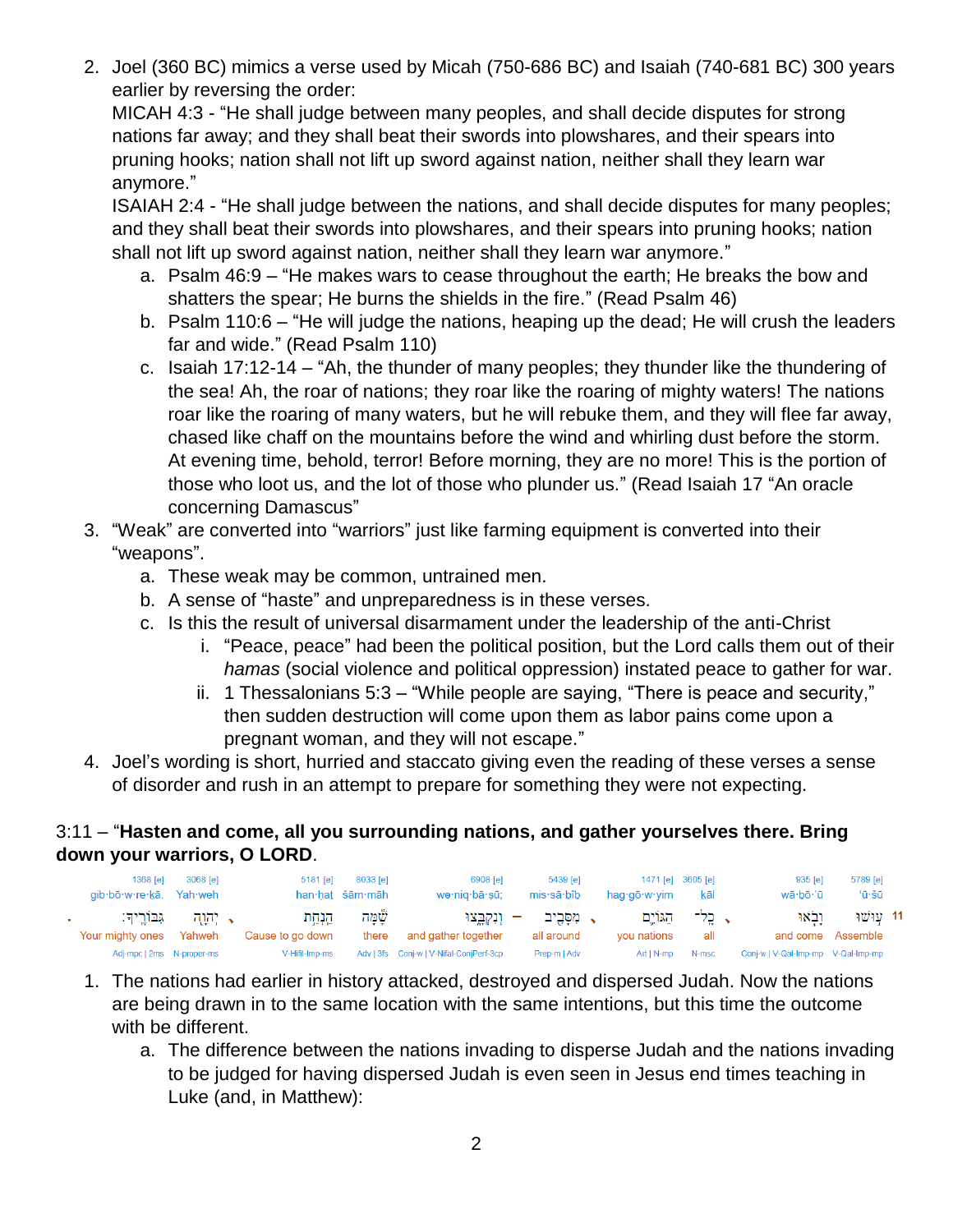- i. Luke 21:20-24 (70 AD) "When you see Jerusalem being surrounded by armies, you will know that its desolation is near. Then let those who are in Judea flee to the mountains, let those in the city get out, and let those in the country not enter the city. For this is the time of punishment in fulfillment of all that has been written. How dreadful it will be in those days for pregnant women and nursing mothers! There will be great distress in the land and wrath against this people. They will fall by the sword and will be taken as prisoners to all the nations. Jerusalem will be trampled on by the Gentiles until the times of the Gentiles are fulfilled.
- ii. Luke 21:25-28 (Valley of Jehoshaphat) "There will be signs in the sun, moon and stars. On the earth, nations will be in anguish and perplexity at the roaring and tossing of the sea. People will faint from terror, apprehensive of what is coming on the world, for the heavenly bodies will be shaken. At that time they will see the Son of Man coming in a cloud with power and great glory. When these things begin to take place, stand up and lift up your heads, because your redemption is drawing near."

#### 3:12 – "**Let the nations stir themselves up and come up to the Valley of Jehoshaphat; for there I will sit to judge all the surrounding nations**.

| 3427 [e]<br>'ê·šêb   | šām.         | 8033 [e] 3588 [e]<br>kî | 3092 [e]<br>yə·hō·wō·šā·pāt;              | 6010 [e] 413 [e]<br>$'e$ ·meq |            | 1471 [e]<br>'el- hag-gō-w-yim,                              | wə·ya·'ă·lū                                      | 5927 [e]         |                            | 5782 [e]<br>yê 'ō w rū                 |
|----------------------|--------------|-------------------------|-------------------------------------------|-------------------------------|------------|-------------------------------------------------------------|--------------------------------------------------|------------------|----------------------------|----------------------------------------|
| אַשֵׁב<br>I will sit | 'nÿ<br>there | י ⊊י<br>for             | יְהְוֹשָׁפֵט<br>of Jehoshaphat the Valley | אֲמֶק                         | אָל־<br>to | הגולם<br>the nations                                        | and come up                                      | ּ וְיַעֲלְוּ     |                            | 12 יַעוֹרוּ<br>Let be wakened          |
| V-Qal-Imperf-1cs     | Adv          | Conj                    | N-proper-ms                               | N-msc                         | Prep       |                                                             | Art   N-mp Conj-w   V-Qal-ConjImperf-3mp         |                  |                            | V-Nifal-Imperf-3mp                     |
|                      |              |                         |                                           |                               |            |                                                             | 5439 [e]<br>1471 [e]<br>mis sā bîb. hag gō w yim | 3605 [e]<br>kāl- | 853 [e]<br>'et-            | 8199 [e]<br>liš pōt                    |
|                      |              |                         |                                           |                               |            | מִסַּבֵיב:<br>$\blacksquare$<br>surrounding<br>Pren-m   Adv | הגוום<br>the nations<br>$Art$   N. mn            | כֶּל־<br>all     | אָת־<br>٠<br>N.msc DirOhiM | לשְפּט<br>to judge<br>Pren-LLV-Oal-Inf |

- 1. "Jehoshaphat" a name made from two word *YHWH* (the Name of the Lord) and *shaphat* which means "judge" or "govern". This word *jehoshaphat* means "the LORD has judged"
- 2. If this location is not able to be identified it may simply be referring to the valley where the LORD will judge the nations which will be "the valley where the Lord judges"

#### 3:13 – "**Put in the sickle, for the harvest is ripe. Go in, tread, for the winepress is full. The vats overflow, for their evil is great**.

| $1660$ [e]<br>ga <u>t,</u> | mā∙lə∙'āh          | 4390 [e] 3588 [e]<br>kî- | 3381 [e]<br>rə∙dū | 935 [e]<br>bō·'ū | 7105 [e]<br>qā sîr;  |                                         | 1310 [e] 3588 [e]<br>bā šal | kî                | 4038 [e]<br>mag gāl,               | 7971 [e]<br>šil·hū          |                      |
|----------------------------|--------------------|--------------------------|-------------------|------------------|----------------------|-----------------------------------------|-----------------------------|-------------------|------------------------------------|-----------------------------|----------------------|
| → גַּת<br>the winepress    | מֱלְאָה<br>is full | כֵי־<br>for              | . רדו<br>go down  | באו<br>come      | קצֵיר<br>The harvest | ×                                       | בְשֵׁל<br>is ripe           | י ⊊י<br>for       | מְלֵל<br>in the sickle             | 13 <i>שְׁלְ</i> חָוּ<br>Put |                      |
| $N-fs$                     | V-Qal-Perf-3fs     | Conj                     | V-Qal-Imp-mp      | V-Qal-Imp-mp     | N-ms                 |                                         | V-Qal-Perf-3ms              | Conj              |                                    | N-ms V-Qal-Imp-mp           |                      |
|                            |                    |                          |                   |                  |                      | 7451 [e]<br>$r\bar{a}$ ·'ā·tām. rab·bāh |                             | 7227 [e] 3588 [e] | 3342 [e]<br>$k\hat{i}$ hay gā bim, |                             | 7783 [e]<br>hê šî gū |

רַעַתָם:

their wickedness [is] great

רַבֵּה

השיקו

overflow

כֵי

for the vats

– הַיִּקְבִים